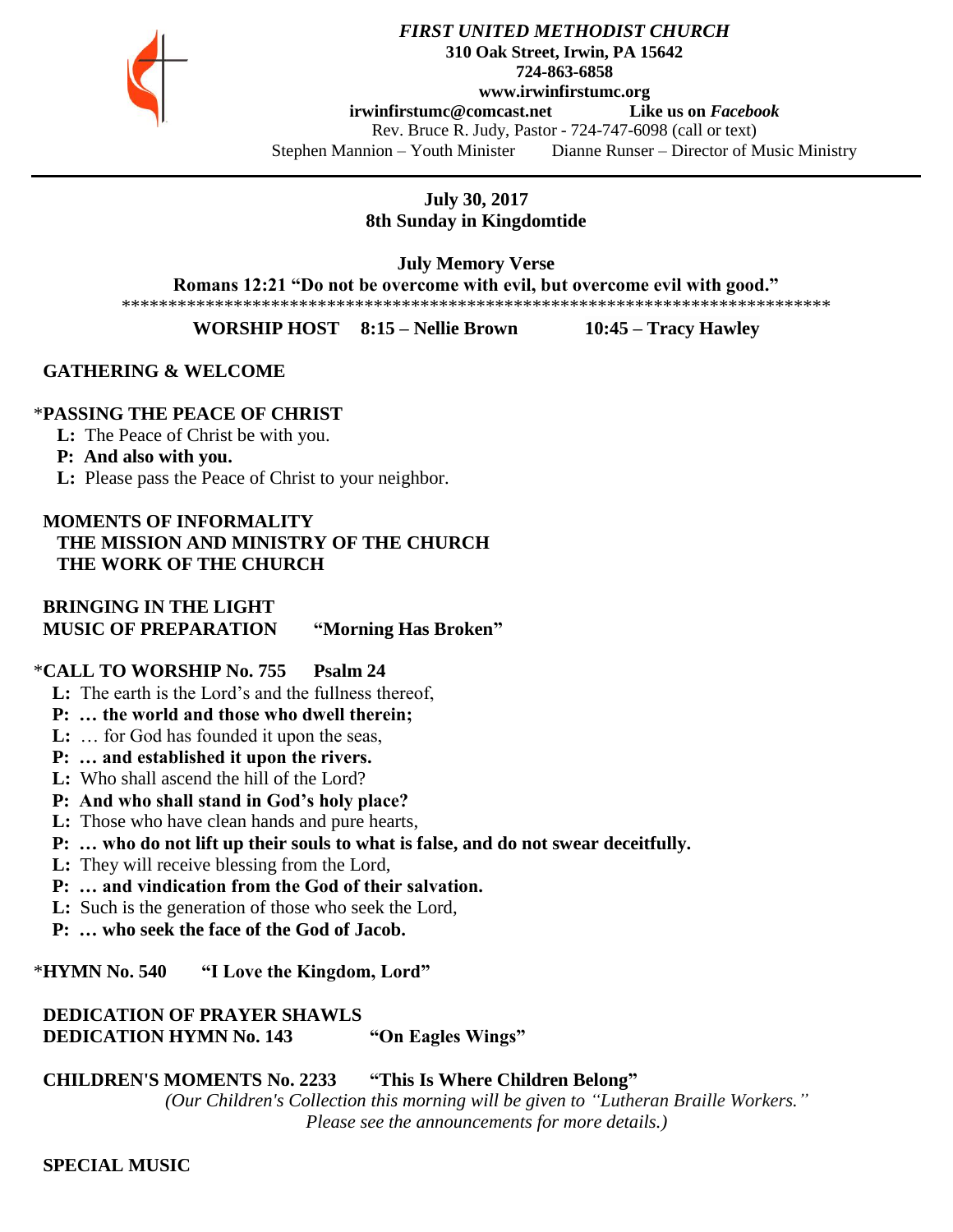#### **WORD OF GOD James 5:13-20**

#### **PRESENTATION OF GOD'S TITHES AND OUR OFFERINGS OFFERTORY "I've Got Peace Like a River"** \***DOXOLOGY No. 95 Praise God, from whom all blessings flow; praise Him, all creatures here below: praise Him above ye heavenly host; praise Father, Son, and Holy Ghost. Amen** \***PRAYER OF DEDICATION AND THANKS**

\***HYMN No. 405 "Seek Ye First"**

 **JOYS AND CONCERNS For our joys we say: "Praise the Lord." For our concerns we say: "Lord, hear our prayers."**

#### **PASTORAL PRAYER & THE LORD'S PRAYER**

 **Our Father who art in heaven, hallowed be thy name, thy kingdom come, thy will be done on earth as it is in heaven. Give us this day our daily bread; and forgive us our trespasses as we forgive those who trespass against us. And lead us not into temptation, but deliver us from evil, for thine is the kingdom, and the power and the glory forever. AMEN.**

\***SERMON SCRIPTURE Matthew 8:5-17**

 **SERMON "The Hem of Jesus' Garment"**

\***HYMN No. 2140 "Since Jesus Came into My Heart"**

#### \***BENEDICTION**

\***MUSIC OF PARTING "Sing with All the Sons of Glory"**

\***Please stand if you are able** *The service is under the control of the Holy Spirit. The altar rail is always open.*

\*\*\*\*\*\*\*\*\*\*\*\*\*\*\*\*\*\*\*\*\*\*\*\*\*\*\*\*\*\*\*\*\*\*\*\*\*\*\*\*\*\*\*\*\*\*\*\*\*\*\*\*\*\*\*\*\*\*\*\*\*\*\*\*\*\*\*\*\*\*\*\*\*\*\*\*

#### **ATTENDANCE LAST WEEK Saturday: 19 Sunday: 8:15 - 51 10:45 – 83**

#### **SERVING YOU TODAY**

**USHERS TEAMS:**  $8:15 - \text{Men's Group}$  10:45 – Tom Lehner

**SOUND TEAM:** 8:15 – Jason Kirsch, Fritz Runser 10:45 – Penny Brant & Josh Burger

**NURSERY:** Our Nursery (birth through age 5) is open during the 10:45 worship service. In the event that there is no attendent in the nursery, parents are still welcome to use the nursery however they must stay with their children.

**ALTAR FLOWERS:** The flowers on the Altar today are presented in honor of:

… yesterday's wedding of Jesse and Heather Simms from Mom Simms.

… our 50th wedding anniversary from Bruce and Nellie Wiancko.

\*\*\*\*\*\*\*\*\*\*\*\*\*\*\*\*\*\*\*\*\*\*\*\*\*\*\*\*\*\*\*\*\*\*\*\*\*\*\*\*\*\*\*\*\*\*\*\*\*\*\*\*\*\*\*\*\*\*\*\*\*\*\*\*\*\*\*\*\*\*\*\*\*\*\*\*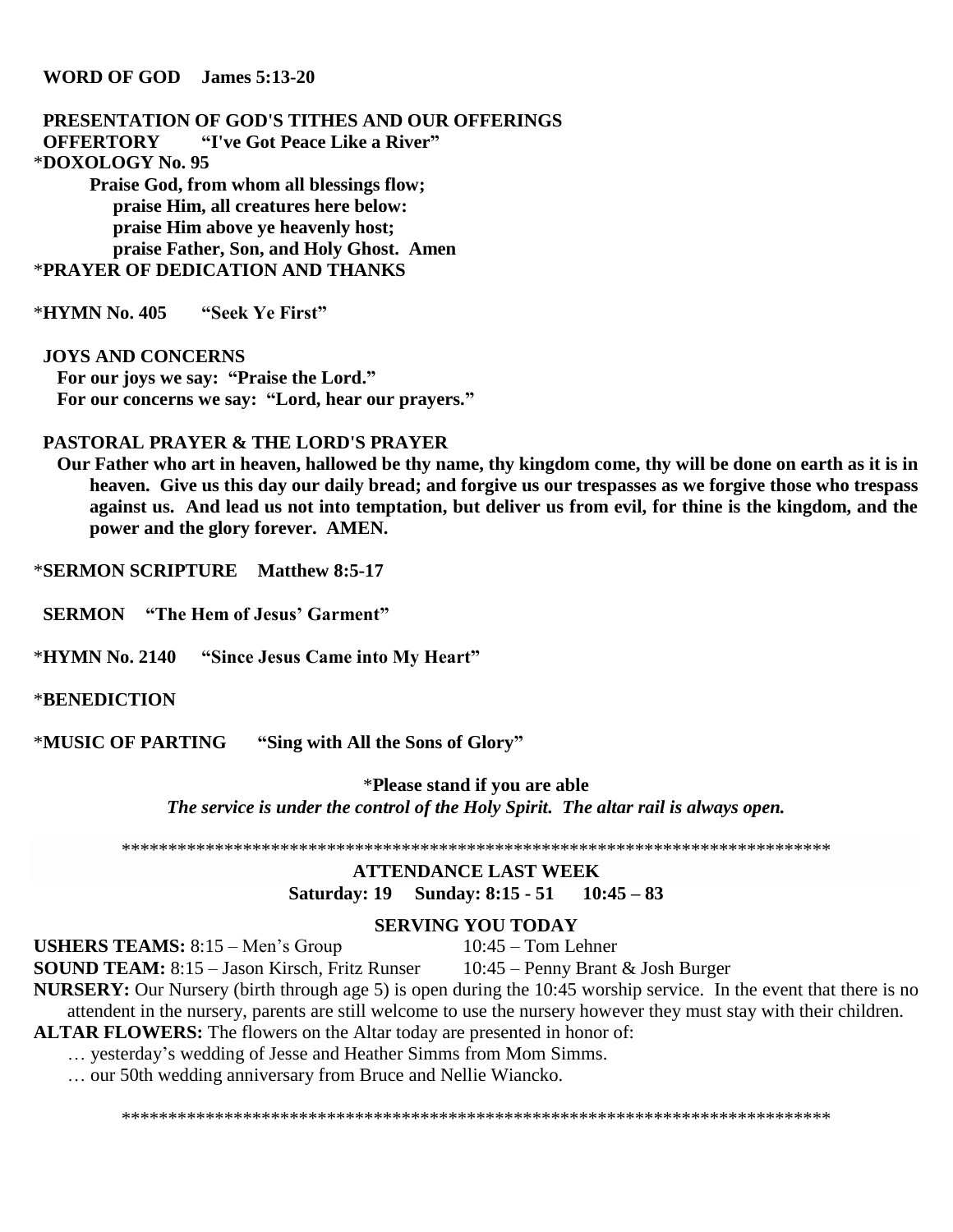

**THE POTLUCK DINNER** in celebration of Bruce and Nellie Wiancko's 50th anniversary will be today at 12:30PM. You are welcome to come even if you haven't brought a dish to share No gifts please.

## **THIS WEEK AT OUR CHURCH**

\*\*\*\*\*\*\*\*\*\*\*\*\*\*\*\*\*\*\*\*\*\*\*\*\*\*\*\*\*\*\*\*\*\*\*\*\*\*\*\*\*\*\*\*\*\*\*\*\*\*\*\*\*\*\*\*\*\*\*\*\*\*\*\*\*\*\*\*\*\*\*\*\*\*\*\*

**8:00 AM – 1:00 PM on Monday thru Thursday; 8:00 AM – Noon on Friday**

**Pastor Bruce – 10:00 AM – 1:00 PM Tuesday, Wednesday & Thursday** 724-747-6098 (call or text) or email at [preacherptl@gmail.com](mailto:preacherptl@gmail.com) *Please feel free to contact Pastor Bruce if you are in need of a pastoral visit.*

**Today, Sunday, July 30 Prayer Shawl Dedication** 8:00 Prayer 8:15 Worship Service 9:30 Adult Sunday School 10:45 Worship Service 12:30 Pot Luck Dinner

**Tuesday, August 1** 6:15 TOPS 7:30 NA **Wednesday, August 2**

**Norwin Community Picnic at Idlewild**

#### **CHANGES IN REGULAR MEETINGS:**

**Church Council is rescheduled to Wednesday, August 9th at 7:00 PM. Outreach Committee is rescheduled to Tuesday, August 29th at 7:00 PM.**

\*\*\*\*\*\*\*\*\*\*\*\*\*\*\*\*\*\*\*\*\*\*\*\*\*\*\*\*\*\*\*\*\*\*\*\*\*\*\*\*\*\*\*\*\*\*\*\*\*\*\*\*\*\*\*\*\*\*\*\*\*\*\*\*\*\*\*\*\*\*\*\*\*\*\*\*

# **ANNOUNCEMENTS**

\*\*\*\*\*\*\*\*\*\*\*\*\*\*\*\*\*\*\*\*\*\*\*\*\*\*\*\*\*\*\*\*\*\*\*\*\*\*\*\*\*\*\*\*\*\*\*\*\*\*\*\*\*\*\*\*\*\*\*\*\*\*\*\*\*\*\*\*\*\*\*\*\*\*\*\*

**CHILDREN'S COLLECTIONS:** The Children's Collection this week will be given to the "Lutheran Braille Workers." Lutheran Braille Workers assisted our Confirmation Class several years ago when one of the sightimpaired students needed a Bible.

#### *About Lutheran Braille Workers*

**In 1943 it started with a mission:** With a dedicated mission heart, Helene Loewe Koehler responded to a plea from Mr. Fred Graepp for Braille Bibles for blind pastors in Germany. As a result, Lutheran Braille Workers (LBW) was founded in 1943.Helene learned Braille from Mr. Graepp by correspondence, keeping them and her Braille manuscripts in a shoe box under her bed.

- The Strategy: Helene's brother, Norman Loeber, created a Braille press using rollers from their mother's ringer washer.
- The Team: Helene sought the assistance of the Ladies Aid Society of Trinity Lutheran Church, and this became the first of nearly 200 Braille and Large Print Work Centers.

**Today:** The Mission is to provide the message of salvation, through faith in Jesus Christ to individuals who are blind or visually impaired throughout the world.

- The Strategy: To implement the best means to freely provide quality Bibles and Christian publications in Braille and Large Print formats to individuals who are blind or visually impaired.
- The Team: Providing the Word of God freely to people who are blind or visually impaired has been the focus of Lutheran Braille Workers since it was founded in 1943. The work has grown from producing titles in a single

**Thursday, August 3** 6:30 NA

**Saturday, August 5** 9:00 Irwin Sidewalk Sale 6:00 Contemporary Worship Service

**Next Sunday, August 6 Communion** 8:00 Prayer 8:15 Worship Service 9:30 Adult Sunday School 10:45 Worship Service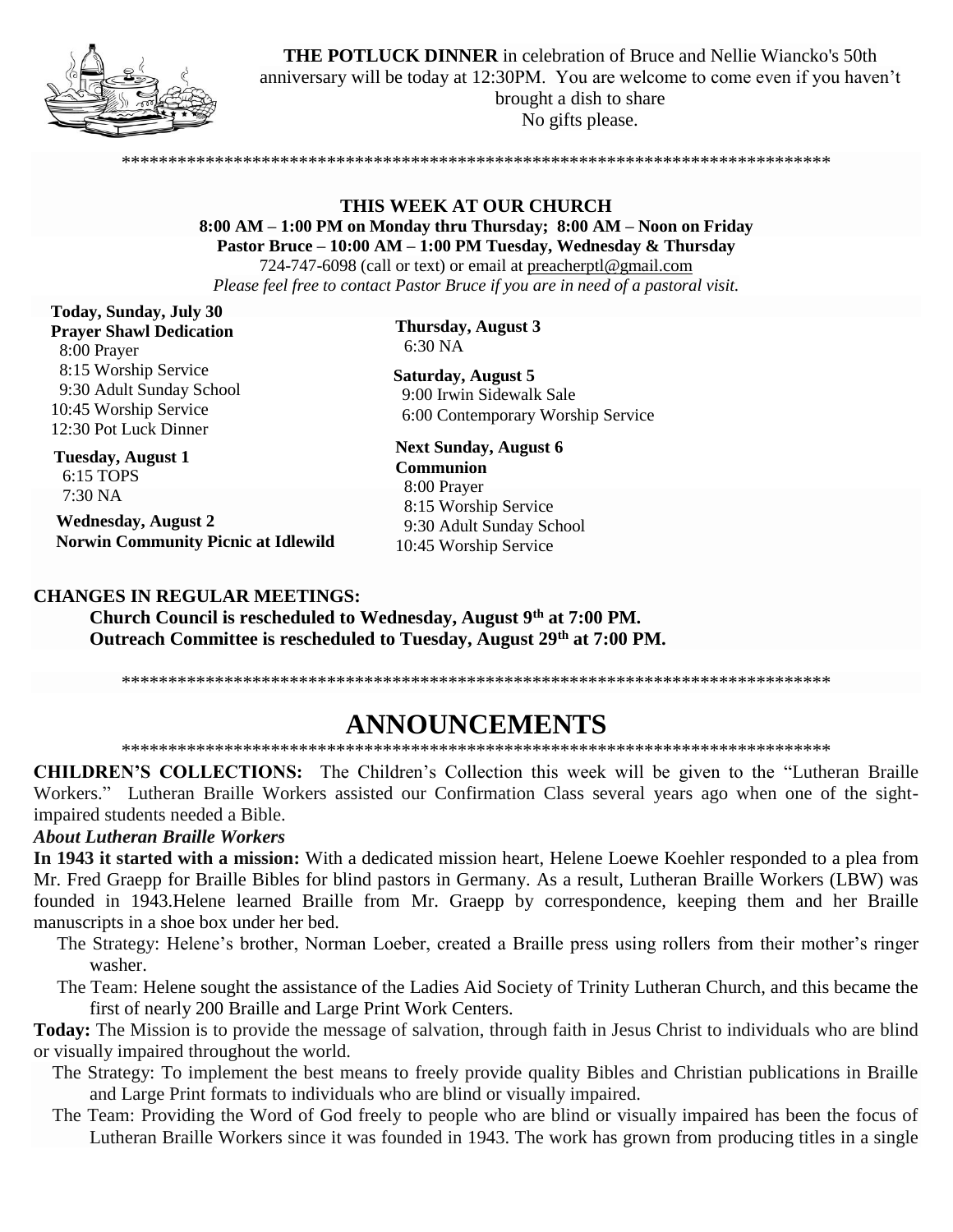language to 30 languages; and the volunteer work force has grown from one volunteer working out of a shoebox in her home to more than 5000 volunteers in about 200 work centers across the United States!

**The Support:** Our publications are distributed free of charge in more than 120 countries around the globe. Volunteers, mission minded financial partners and prayer warriors assist LBW in *helping people touch the promises of Jesus*, delivering God's Word in formats they can read for themselves.

You can learn more about Lutheran Braille Workers, Inc. at http://www.lbwinc.org

\*\*\*\*\*\*\*\*\*\*\*\*\*\*\*\*\*\*\*\*\*\*\*\*\*\*\*\*\*\*\*\*\*\*\*\*\*\*\*\*\*\*\*\*\*\*\*\*\*\*\*\*\*\*\*\*\*\*\*\*\*\*\*\*\*\*\*\*\*\*\*\*\*\*\*\*

**DEDICATION OF THE PRAYER QUILTS/SHAWLS** will be at each service this week. Please see Mary Reed, Burnetta Green, or Cindi Painter to obtain a Prayer Card to be attached prior to the services.

**We need your assistance!** If God has laid it on your heart and/or you know of someone who has a need of a Prayer Quilt/Shawl please take it to that person(s) after it has been dedicated. They will be place on the quilt rack in the Sanctuary by the Pulpit and are available to anyone who needs "God's loving embrace." Thank you in advance! \*\*\*\*\*\*\*\*\*\*\*\*\*\*\*\*\*\*\*\*

**PRAYER QUILT/SHAWL MINISTRY CHANGES AT IRWIN FUMC -** *Hands to Work-Hearts to God Ministry* continue to meet each Sunday during the Sunday school hour. Only the yarn bins have been moved to the quilting room which is located next to the upstairs balcony. Those who need yarn from our yarn bins, please see Mary Reed, Cindi Painter or a custodian for access.

#### \*\*\*\*\*\*\*\*\*\*\*\*\*\*\*\*\*\*\*\*

**DATES TO REMEMBER:** *Stitch in Faith Ministry* will continue to meet throughout the summer. Please join us Wednesday morning, August 9 from 10:00 to 11:30 AM, or Wednesday, August 23 from 7:00 to 8:30 PM.

\*\*\*\*\*\*\*\*\*\*\*\*\*\*\*\*\*\*\*\*

#### **WHEN TO GIFT A PRAYER QUILT/SHAWL**

Examples of situations when a prayer quilt/shawl could be given:

When undergoing medical procedures, birthing, nursing a baby, bridal shower or wedding gift, during an illness and recovery, ministering to others, graduation, birthday, anniversary, ordination . . . . there are endless possibilities.

> Gifting a prayer quilt/shawl is truly a blessing for the giver and receiver! \*\*\*\*\*\*\*\*\*\*\*\*\*\*\*\*\*\*\*\*

**HISTORY OF THE PRAYER SHAWLS:** After graduation from the 1997 Women's Leadership Institute at



Hartford Seminary in Hartford, Connecticut, Janet Severi Bristow and Victoria Galo developed a Prayerful Ministry. It was in 1998 they combined their compassion for knitting/crocheting and prayerful ministry and spiritual practice. This enabled them to reach out to those who needed comfort and joy.

*The Prayer Shawls could be quilted, knitted, crocheted, woven or even machine knitted as well*. The shawl maker begins with prayers and blessings for the recipient throughout its creation. Upon its completion, a final blessing is offered before the shawl is sent on its way.

Janet Severi Bristow writes "Shawls … made for centuries universal and embracing, symbolic of an inclusive, unconditionally loving, God. They wrap, enfold, comfort, cover, give solace, mother, hug, shelter and beautify. Those who have received these shawls have been uplifted and affirmed, as if given wings to fly above their troubles …"

\*\*\*\*\*\*\*\*\*\*\*\*\*\*\*\*\*\*\*\*\*\*\*\*\*\*\*\*\*\*\*\*\*\*\*\*\*\*\*\*\*\*\*\*\*\*\*\*\*\*\*\*\*\*\*\*\*\*\*\*\*\*\*\*\*\*\*\*\*\*\*\*\*\*\*\*

#### **Camp News...**

Our last hoagie delivery will be **Sunday, August 20th**. Orders can be placed today, August 6 and August 13. Forms are on the camp table in the narthex. Complete your form and place it in the box on the table. All hoagies are \$6.50. Thank you for helping our kids go to camp and for helping our ladies go to the Women's Retreat! Your support is very appreciated!



Questions on camping...Contact Laurie Saporito, Camp Steward at 724-864-5649 or [cts72@hotmail.com](javascript:window.top.ZmObjectManager.__doClickObject(document.getElementById(%22OBJ_PREFIX_DWT5492_com_zimbra_email%22));) \*\*\*\*\*\*\*\*\*\*\*\*\*\*\*\*\*\*\*\*\*\*\*\*\*\*\*\*\*\*\*\*\*\*\*\*\*\*\*\*\*\*\*\*\*\*\*\*\*\*\*\*\*\*\*\*\*\*\*\*\*\*\*\*\*\*\*\*\*\*\*\*\*\*\*\*